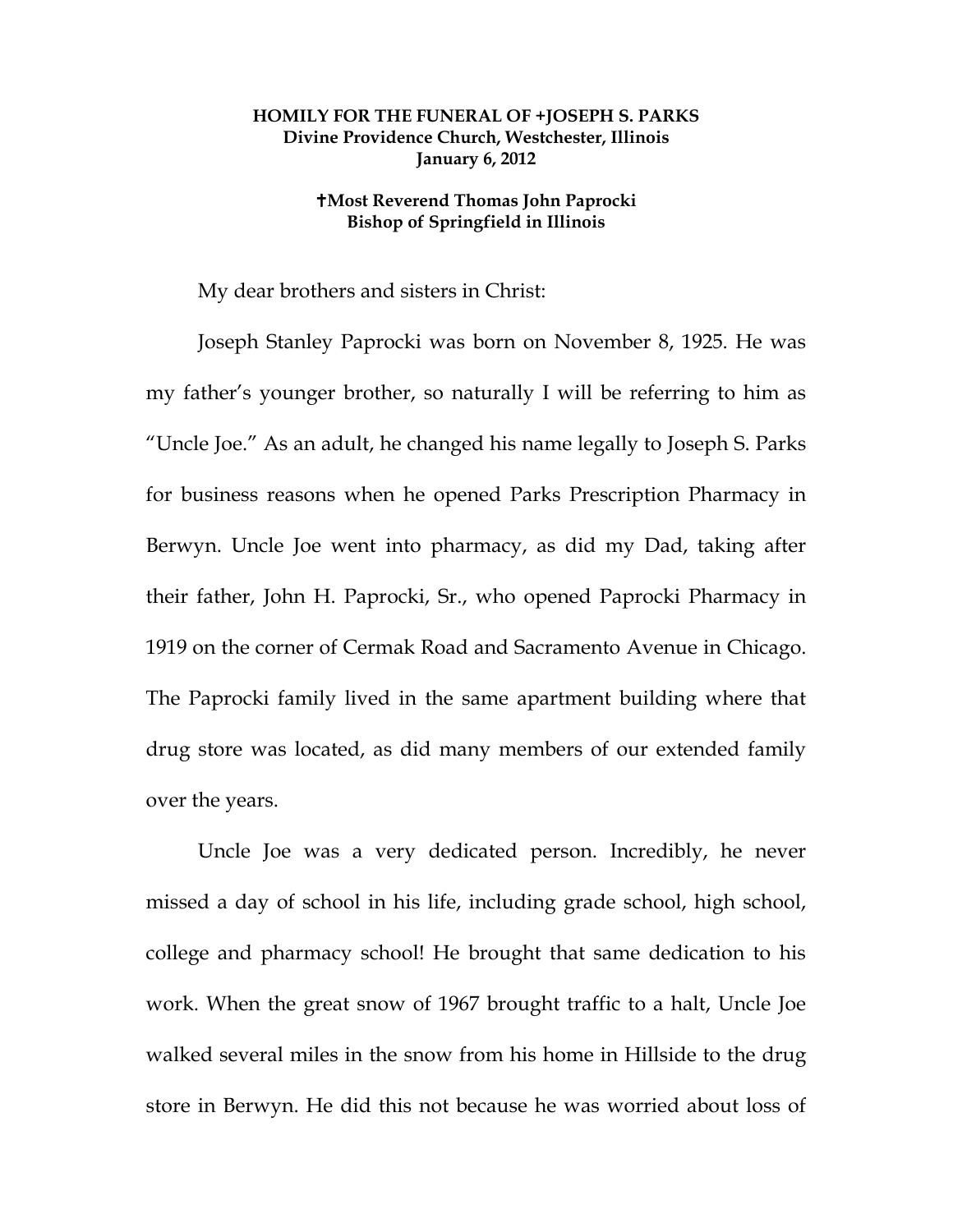income if he didn't open the store, but because he was concerned about his customers who he knew would be needing their medication.

 Uncle Joe was a good employer who treated his employees like family. Of course, many of them *were* family, but even those who were not were made to feel part of the family, as is evidenced by those former employees who came to the wake yesterday and the funeral today.

 Parks Prescription Pharmacy burned down in 1994. I drove by the former location of the store at Cermak and Ridgeland this morning. There is now an Athletico Physical Therapy facility on that corner. I think that's a fitting tribute to Uncle Joe, since he was very athletic and kept himself in great shape throughout his life.

 Uncle Joe married Lillian Kunka, the daughter of a pharmacist, and was a devoted husband to her for 62 years. Together they reared four children, Celeste, Nancy, Robert and Randall. Uncle Joe apparently got along very well with his mother-in-law, as Mrs. Kunka also worked at Parks Pharmacy for many years.

 At the age of sixty, Uncle Joe took up flying. Over the years, he and Bob and I went flying on many occasions. Twice when it was just Uncle Joe and I flying in the Cessna 172 that he shared with several partners, the electrical system went out. The first time it happened, he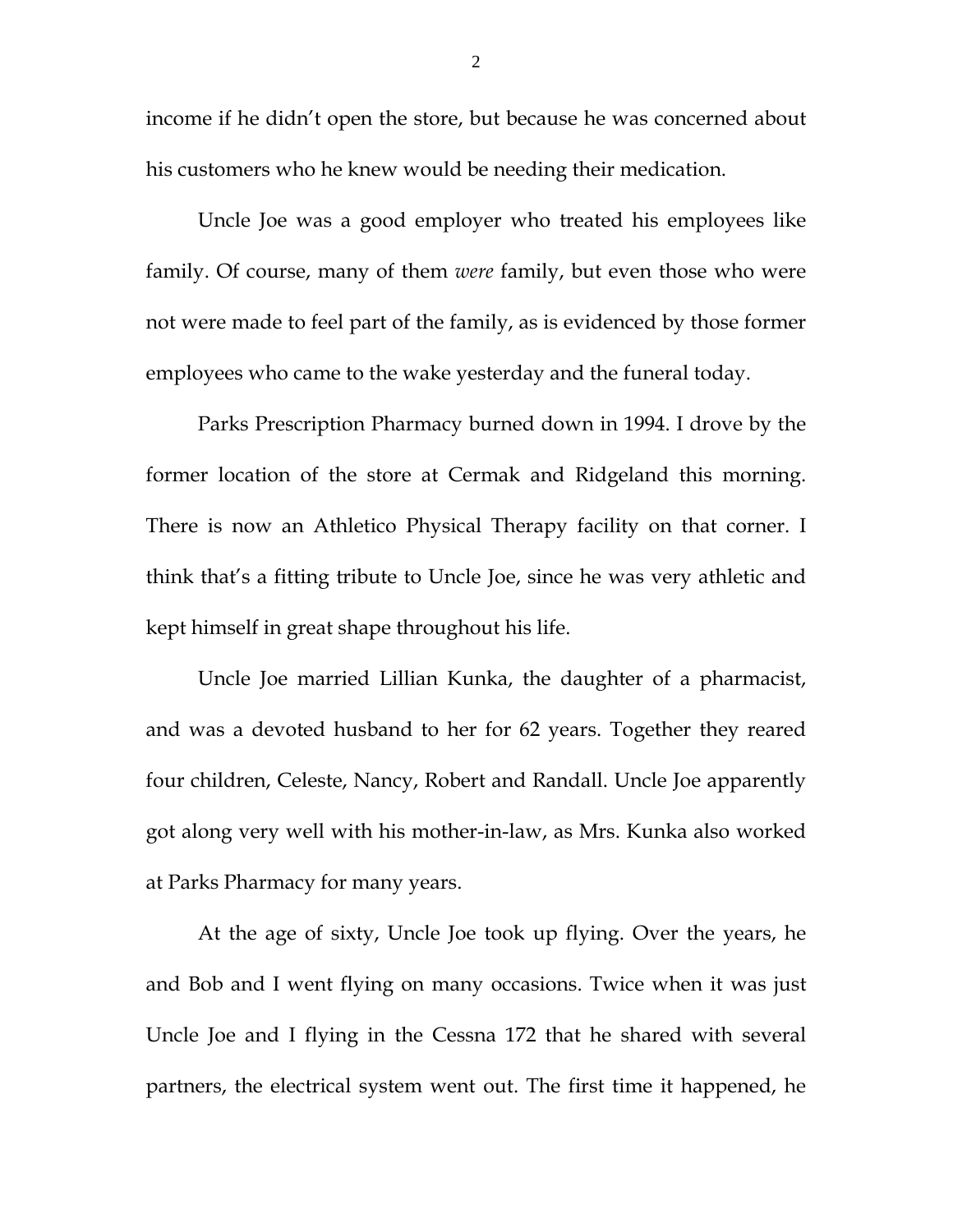was very apologetic. The second time when the same thing happened, he suggested that maybe it was my fault, but I reminded him that both times we did manage to land safely!

 Uncle Joe was a very cheerful person, with a ready smile and often a humorous comment or a witty wisecrack. When he came to Springfield, Illinois, for my installation as Bishop there on June 22, 2010, he said, "I didn't want to come, but they forced me." He would say such things with a straight face, so if you didn't know him, you might take that comment the wrong way, but we knew that it was his way of being funny, like to time when he feigned being obstinate and refused to get into the plane to go flying with his grandsons and Bob. When asked what was wrong, he said, "I don't like the company."

 Of course, we know that wasn't true either. Uncle Joe loved his family and loved spending time with them. He was often the life of the party at family gatherings, whether it was at Granny's Picnic that his mother hosted for our whole extended family for so many years, or at our more recent incarnations of the family picnic, as could be seen in the picture that was displayed yesterday in the photo collage at the wake, where Uncle Joe had jumped up onto the picnic table in a triumphant pose!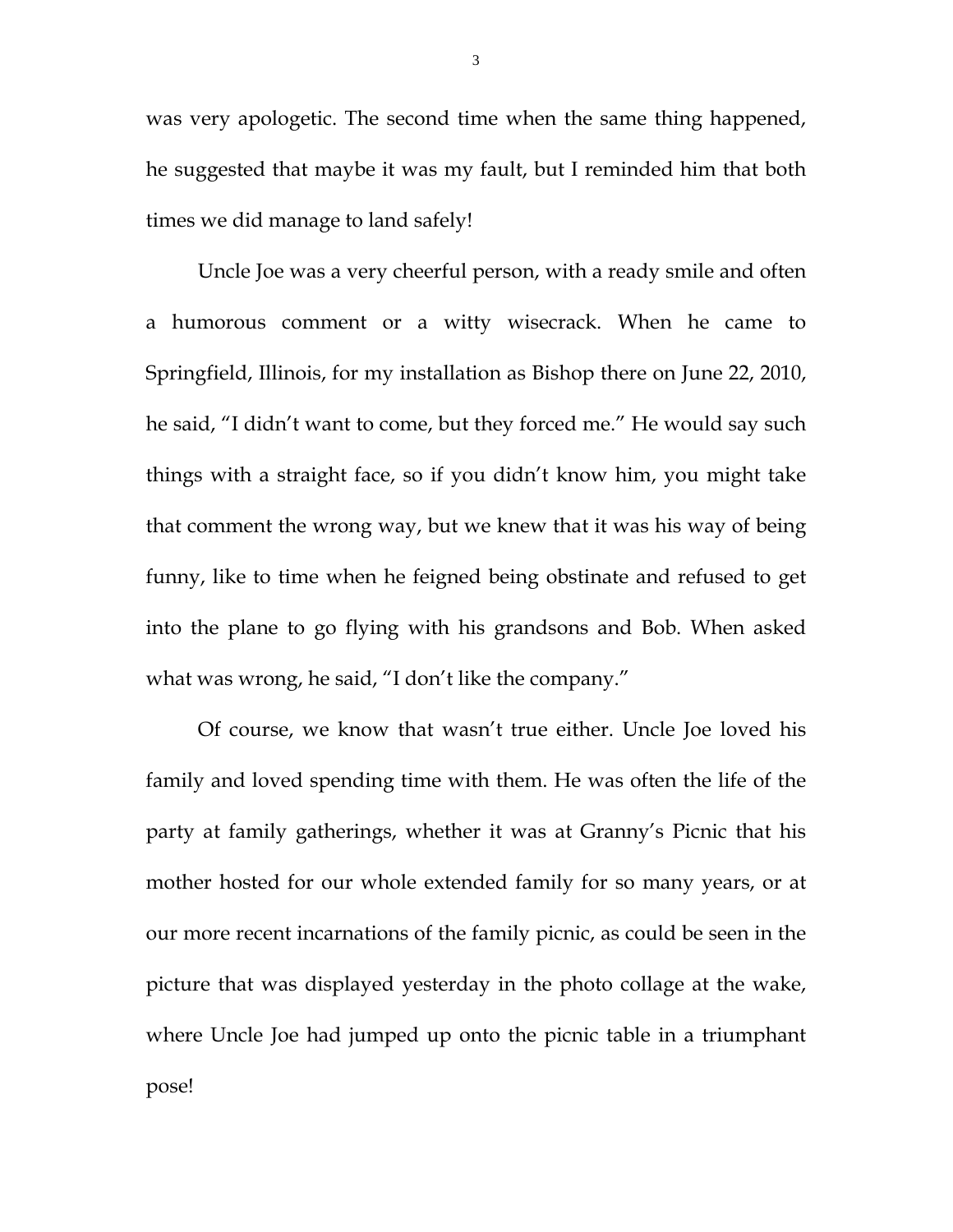In all of this, however, I would say that the most important feature about the life of Joseph S. Parks that we should celebrate today was his faith. He was not overly pious in outward show, but his Catholic faith was solid in his beliefs and in the way he lived his life. He was proud of being a graduate of St. Ignatius High School and contributed frequently to their alumni newsletter.

 When he was in the Navy, he was given the nickname "Padre" apparently because they recognized his religious devotion. Certainly they observed that he never swore or cursed or used foul language. On the ship to Okinawa, his fellow sailors challenged him to swear, throwing down money as an incentive. He wouldn't do it.

 Often when Uncle Joe and I would talk, he would have a religious question about some mystery of our faith that he was trying to resolve in his own mind. Every year he would have a list of intentions for people that he wanted me to pray for at Mass. He even had some practical suggestions for me. Once he complained that there was too much singing at Mass. He suggested to me that the "Our Father" should always be recited, since there are some people that can't sing and the Lord's Prayer should be at least the one prayer that we could always say together. From that time on, although I like to sing and chant the prayers